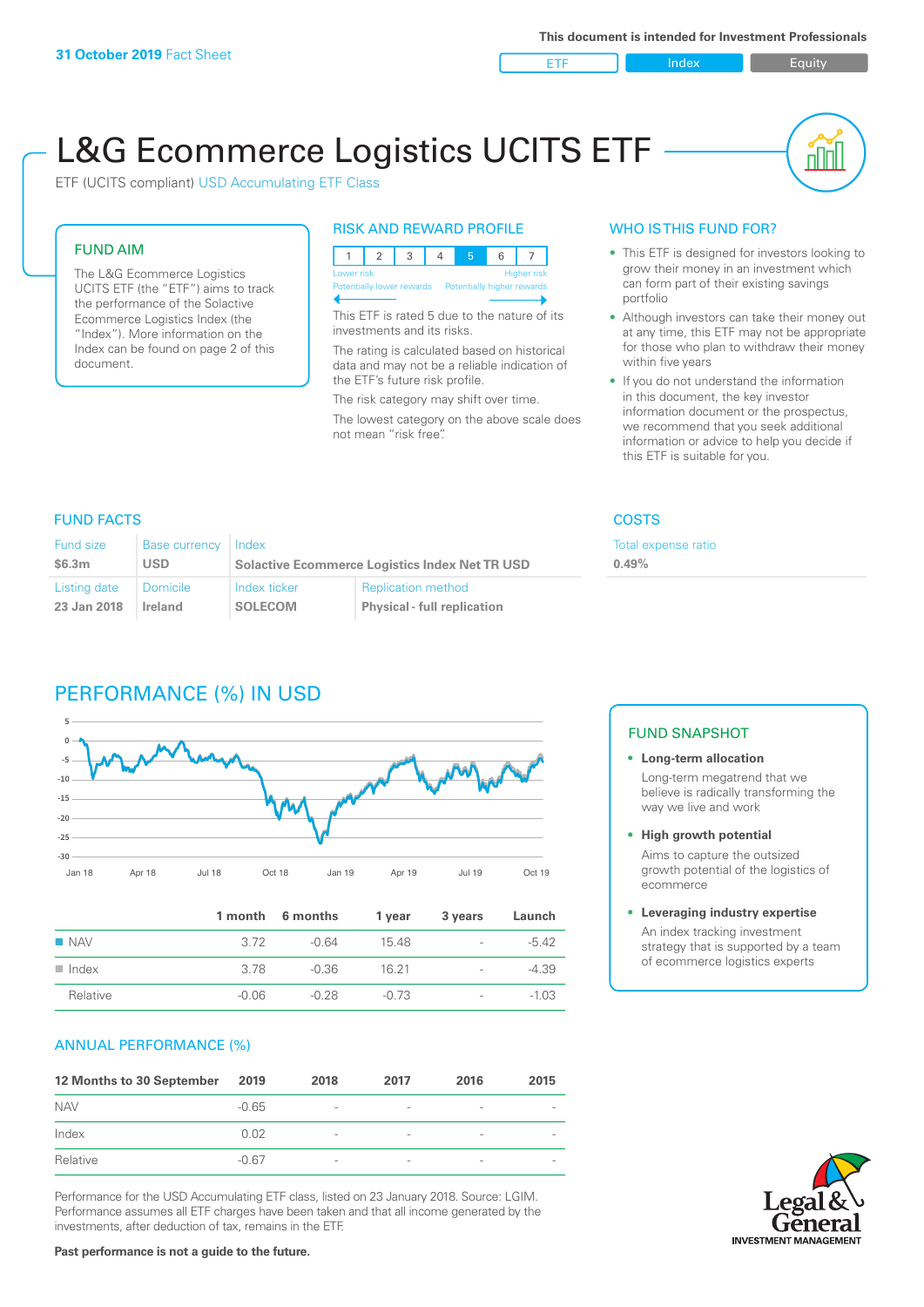# L&G Ecommerce Logistics UCITS ETF

ETF (UCITS compliant) USD Accumulating ETF Class

### INDEX BREAKDOWN

The breakdowns below relate to the Index. The ETF's portfolio may deviate from the below. All data source LGIM unless otherwise stated. Totals may not sum to 100% due to rounding.



#### SECTOR (%)

| $\blacksquare$ Industrials | 56.4 |
|----------------------------|------|
| ■ Consumer Discretionary   | 24.0 |
| Information Technology     | 13.9 |
| $\blacksquare$ Financials  | 2.9  |
| Consumer Staples           | 28   |



# CURRENCY (%)

| ■ USD              | 37.9 |
|--------------------|------|
| <b>JPY</b>         | 21.0 |
| <b>EUR</b>         | 17.7 |
| HKD                | 5.5  |
| $R$ KRW            | 3.2  |
| CHF                | 3.0  |
| NZD                | 3.0  |
| $\blacksquare$ DKK | 3.0  |
| $\blacksquare$ GBP | 2.9  |
| $\Box$ CAD         | 2.8  |
|                    |      |

■ Top 10 constituents 31.4% Rest of Index 68.6% No. of constituents in Index 34

#### TOP 10 CONSTITUENTS (%)

| Vipshop                      | 3.7 |
|------------------------------|-----|
| Kintetsu World Express       | 32  |
| CJ Logistics                 | 32  |
| Nippon Express               | 3.2 |
| Deutsche Post                | 3.1 |
| <b>Bolloré</b>               | 3 O |
| Kuehne + Nagel International | 3 O |
| Mainfreight                  | 3.0 |
| Nippon Yusen                 | 3.0 |
| JD.com                       | 30  |
|                              |     |

#### INDEX DESCRIPTION

The Index aims to track the performance of a basket of stocks of logistics service providers and technology companies who are engaged in ecommerce.

The Index is comprised of companies which are publically traded on various stock exchanges around the world that provide (i) "logistics" services (i.e. the warehousing of goods or the fulfilment and delivery of goods) or (ii) software solutions to companies that provide logistic services in connection with "ecommerce" (i.e. the buying and selling of goods on the internet). A company is only eligible for inclusion in the Index if (1) it is of a sufficient size (determined by reference to the total market value of the proportion of its shares that are publically traded) and (2) it is sufficiently "liquid" (a measure of how actively its shares are traded on a daily basis).

The universe of companies out of which the Index selection is made is refreshed annually in April. However, the Index is reconstituted semi-annually in April and October in accordance with the full selection criteria and all companies are equally weighted within the Index. On a monthly basis, the weight of each company is assessed and, if any of them exceeds 15% of the Index, the weights of all companies are adjusted so that they are again equally weighted within the Index.

#### INVESTMENT MANAGER

GO ETF Solutions LLP is the investment manager for each of the exchange traded funds (ETFs) issued by Legal & General UCITS ETF Plc and is responsible for the day-to-day investment management decisions for this ETF. The team is highly experienced with respect to all aspects relating to the management of an ETF portfolio, including collateral management, OTC swap trading, adherence to UCITS regulations and counterparty exposure and monitoring.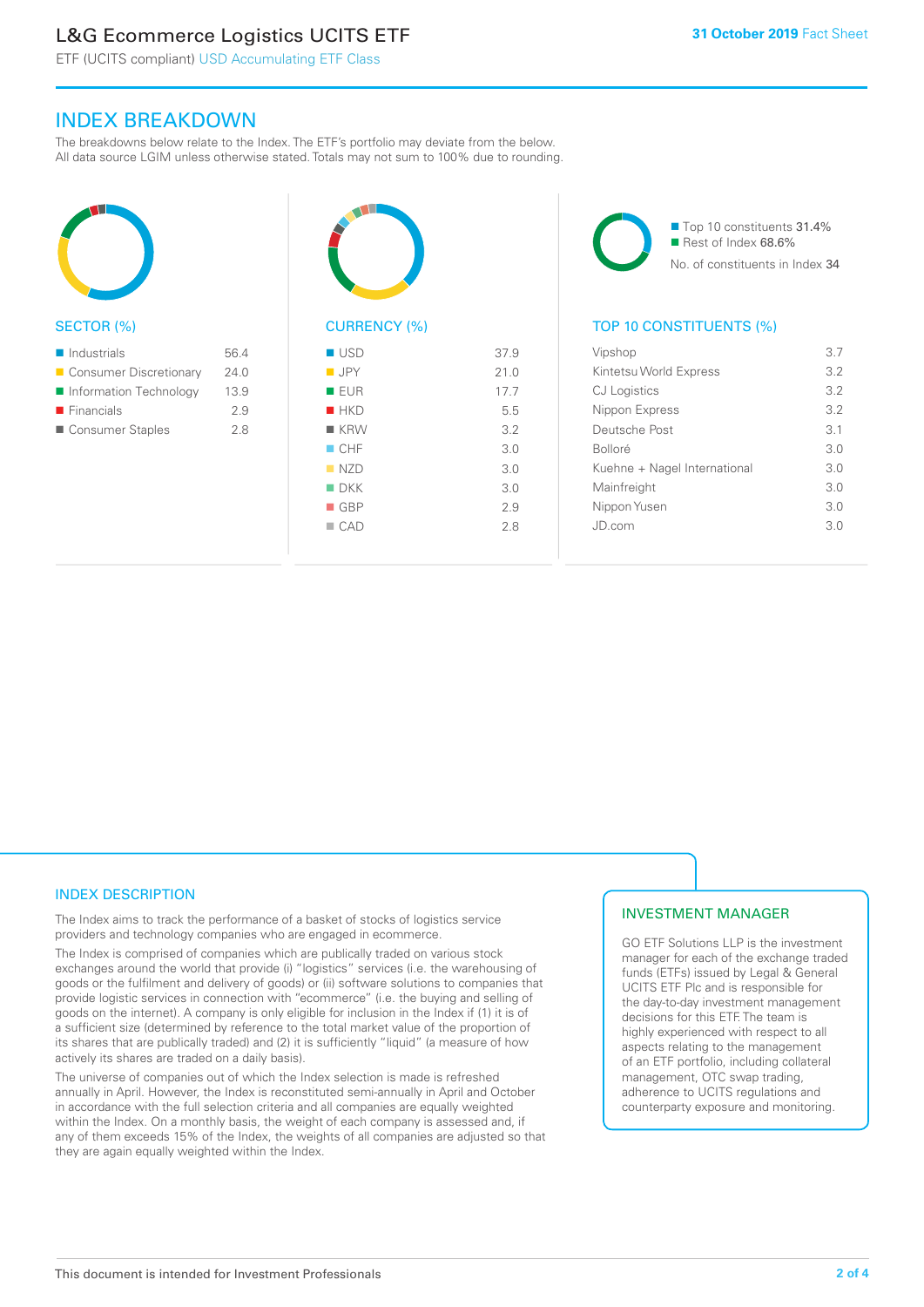# L&G Ecommerce Logistics UCITS ETF

ETF (UCITS compliant) USD Accumulating ETF Class

#### KEY RISKS

- The value of an investment and any income taken from it is not guaranteed and can go down as well as up. You may not get back the amount you originally invested.
- An investment in the ETF involves a significant degree of risk. Any decision to invest should be based on the information contained in the relevant prospectus. Prospective investors should obtain their own independent accounting, tax and legal advice and should consult their own professional advisers to ascertain the suitability of the ETF as an investment.
- The value of the shares in the ETF is directly affected by increases and decreases in the value of the Index. Accordingly the value of a share in the ETF may go up or down and a shareholder may lose some or the entire amount invested.
- The ETF's ability to closely track the Index will be affected by its ability to purchase and/or sell the Index constituents and any legal or regulatory restrictions or disruptions affecting them.
- The ETF's ability to closely track the Index will also be affected by transaction costs and taxes incurred when adjusting its investment portfolio generally and/ or to mirror any periodic adjustments to the constituents of the Index. There can be no certainty that ETF shares can always be bought or sold on a stock exchange or that the market price at which the ETF shares may be traded on a stock exchange will reflect the performance of the Index.
- The ETF is subject to the risk that third party service providers (such as a bank entering into swaps with the ETF or the ETF's depositary) may go bankrupt or fail to pay money due to the ETF or return property belonging to the ETF.
- As the Index includes micro, small and medium-sized publicly traded companies, the ETF is subject to the risk that such companies may be more vulnerable to adverse business or economic events and greater and more unpredictable price changes than larger companies or the stock market as a whole.
- Companies that provide logistics services or software solutions to logistic service providers in connection with ecommerce are particularly vulnerable to changes in business cycles and general reductions in consumer spending resulting from recession or other economic factors. Such factors could lead to a decline in the value of the companies represented in the Index and therefore the ETF.

For more information, please refer to the key investor information document on our website **Z** 

### TRADING INFORMATION

| <b>Exchange</b>           | <b>Currency ISIN</b> |                      | <b>SEDOL</b>   | <b>Ticker</b> | Bloomberg |
|---------------------------|----------------------|----------------------|----------------|---------------|-----------|
| London Stock Exchange USD |                      | IE00BF0M6N54         | BFOM6N5 ECOM   |               | ECOM IN   |
| London Stock Exchange GBP |                      | IE00BF0M6N54         | <b>BF0M776</b> | <b>FCOG</b>   | FCOG IN   |
| Deutsche Börse            | EUR                  | DE000A2H9VH7 BFMYF87 |                | FTI H         | ETLH GY   |
| Borsa Italiana            | EUR                  | IE00BF0M6N54         | <b>BF0M787</b> | <b>FCOM</b>   | ECOM IM   |
| NYSE Euronext             | <b>FUR</b>           | IF00BF0M6N54         | BF0M7B0        | <b>FCOM</b>   | FCOM NA   |

The currency shown is the trading currency of the listing.



#### SPOTLIGHT ON LEGAL & GENERAL INVESTMENT MANAGEMENT

We are one of Europe's largest asset managers and a major global investor, with assets under management of €1,268.0 billion (as at 30 June 2019). We work with a wide range of global clients, including pension schemes, sovereign wealth funds, fund distributors and retail investors.

The AUM disclosed aggregates the assets managed by LGIM in the UK, LGIMA in the US and LGIM Asia in Hong Kong. The AUM includes the value of securities and derivatives positions.

### COUNTRY REGISTRATION



#### TO FIND OUT MORE



#### **Index Disclaimer**

The L&G Ecommerce Logistics UCITS ETF (the "ETF") is not sponsored, promoted, sold or supported by Solactive AG. Nor does Solactive AG offer any express or implicit guarantee or assurance either with regard to the results of using the Index and/or Index trade mark or the Index price, at any time or in any other respect.

The Solactive eCommerce Logistics Index Net Total Return (the "Index") is calculated and published by Solactive AG. Solactive AG uses its best efforts to ensure that the Index is calculated correctly. Irrespective of its obligations towards Legal & General UCITS ETF Plc, Solactive AG has no obligation to point out errors in the Index to third parties including, but not limited to, investors and/or financial intermediaries of the ETF. Solactive AG does not guarantee the accuracy and/or the completeness of the Index or any related data, and shall not have any liability for any errors, omissions or interruptions therein.

Neither publication of the Index by Solactive AG, nor the licensing of the Index or Index trade mark, for the purpose of use in connection with the ETF, constitutes a recommendation by Solactive AG to invest capital in said ETF nor does it, in any way, represent an assurance or opinion of Solactive AG with regard to any investment in this ETF. In no event shall Solactive AG have any liability for any lost profits or indirect, punitive, special or consequential damages or losses, even if notified of the possibility thereof.